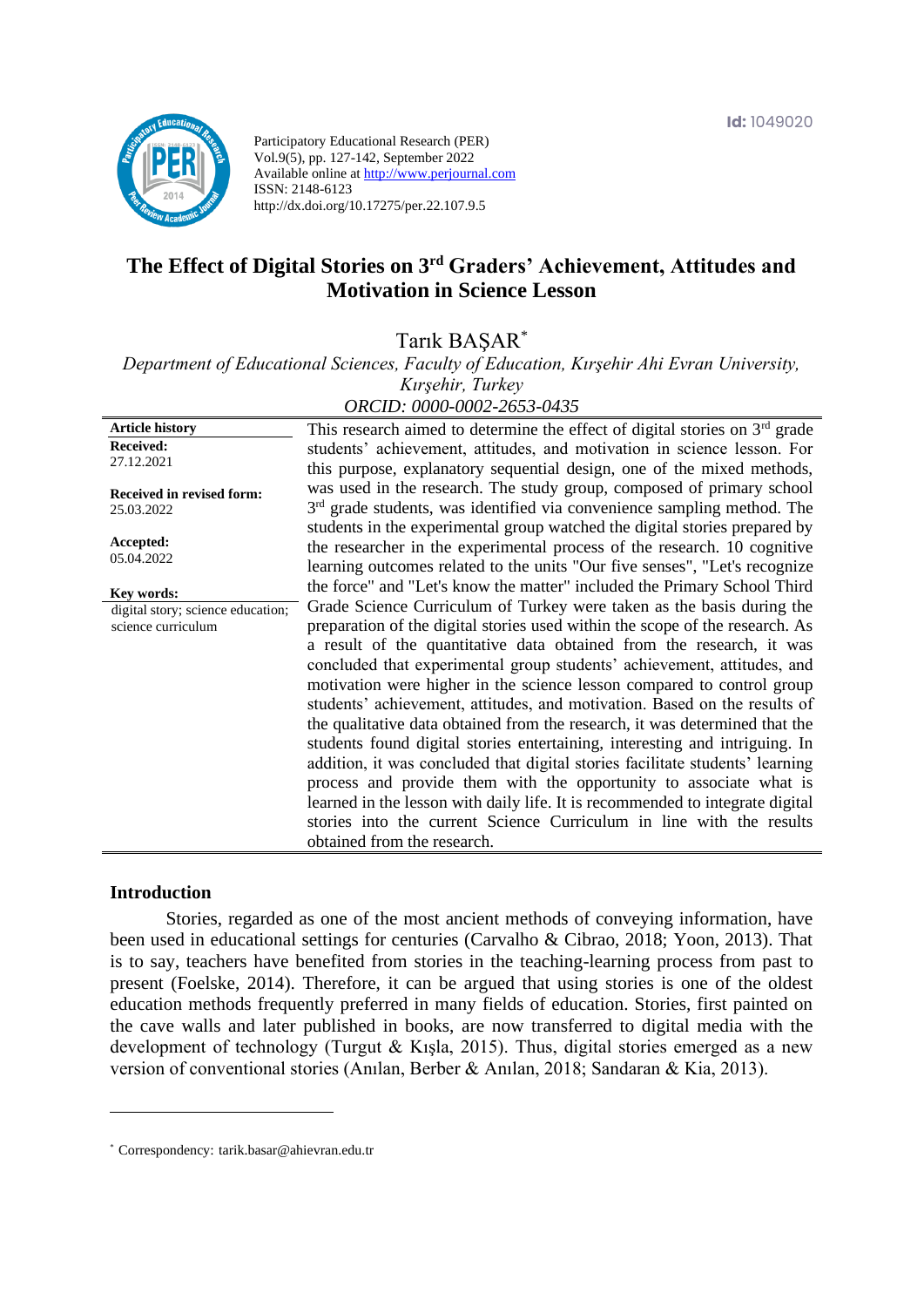In reality, the digital story method is not a new method. Digital stories emerged in the late 1980s with the contributions of Joe Lambert and Dana Atchley, who were also the founders of the Center for Digital Storytelling (CDS). Founded in 1998, CDS (2005) is also known as the organization that develops and disseminates the seven core elements that guide the individuals who want to construct digital stories (Lambert, 2013; Robin, 2008). Robin (2008) explains the seven core elements that should be present in a digital story as follows:

- Point of view: the author's point of view to the main point of the story
- A dramatic question: a question that is asked to grab the viewer's attention.
- Emotional content: the selection of important topics that connect the audience to the story.
- The gift of your voice: effective use of sound/audio to help the audience understand the content.
- The power of the soundtrack: the addition of music or sounds that add color to the story.
- Economy: the arrangement of the content in a manner that does not bore the viewer.
- Pacing: the arrangement of the rhythm in pacing the story.

The point that distinguishes digital stories, which are also accepted as electronic presentations of stories, from traditional stories is that the stories are shared using multimedia elements such as images, audio and video (Kobayashi, 2012; Malita & Martin, 2010; Rossiter & Garcia, 2010). Therefore, these stories that are presented digitally rather than orally or in print include many components such as images, written text, recorded voice narration, music, video clips, animation, motion pictures and graphics (Sandaran & Kia, 2013; Yoon, 2013).

## *Use of digital stories in education*

Digital stories are widely used in educational settings since they can be easily used in many different disciplines such as mathematics, science, foreign language, social studies, art, etc. (Foelske, 2014; Robin, 2008; Sarıtepeci, 2021). Another reason why digital stories are highly preferred in education is related to the fact that they offer multimedia that appeal to many senses of the learner (Özkaya, 2020). These multimedia environments make it easy for students to understand difficult and complex information that they have difficulty in understanding otherwise. In other words, digital stories help students concretize abstract concepts (Amayrah & Al-Husaini, 2021; Kogila, Ibrahim & Zulkifli, 2020; Lunce, 2011; Robin, 2008; Shemy, 2020; Turan & Sezginsoy Şeker, 2018).

Thanks to the elements such as audio, video, and images that capture students' attention, integrating digital stories in education is highly beneficial for educational environments (Dewi, Savitri, Taufiq, Khusniati, 2018; Robin, 2008). Because in this digital age, it is not easy to direct the attention of today's digital generation to the lessons. Therefore, technology integration should definitely be used in educational environments to ensure the willing and active participation of the digital generation. Using digital stories is one of the ways teachers can benefit from technology integration. Teachers can increase students' interest, attention and motivation towards lessons through digital stories they construct (Bayrakdar & Şahinkayası, 2021; Kubravi, Shah & Jan, 2018; Turan & Sezginsoy Şeker, 2018).

With the widespread use of digital stories in educational environments, studies on this subject are increasingly carried out in the literature as well. Relevant literature shows that studies are done on the effectiveness of digital stories in several disciplines such as social studies

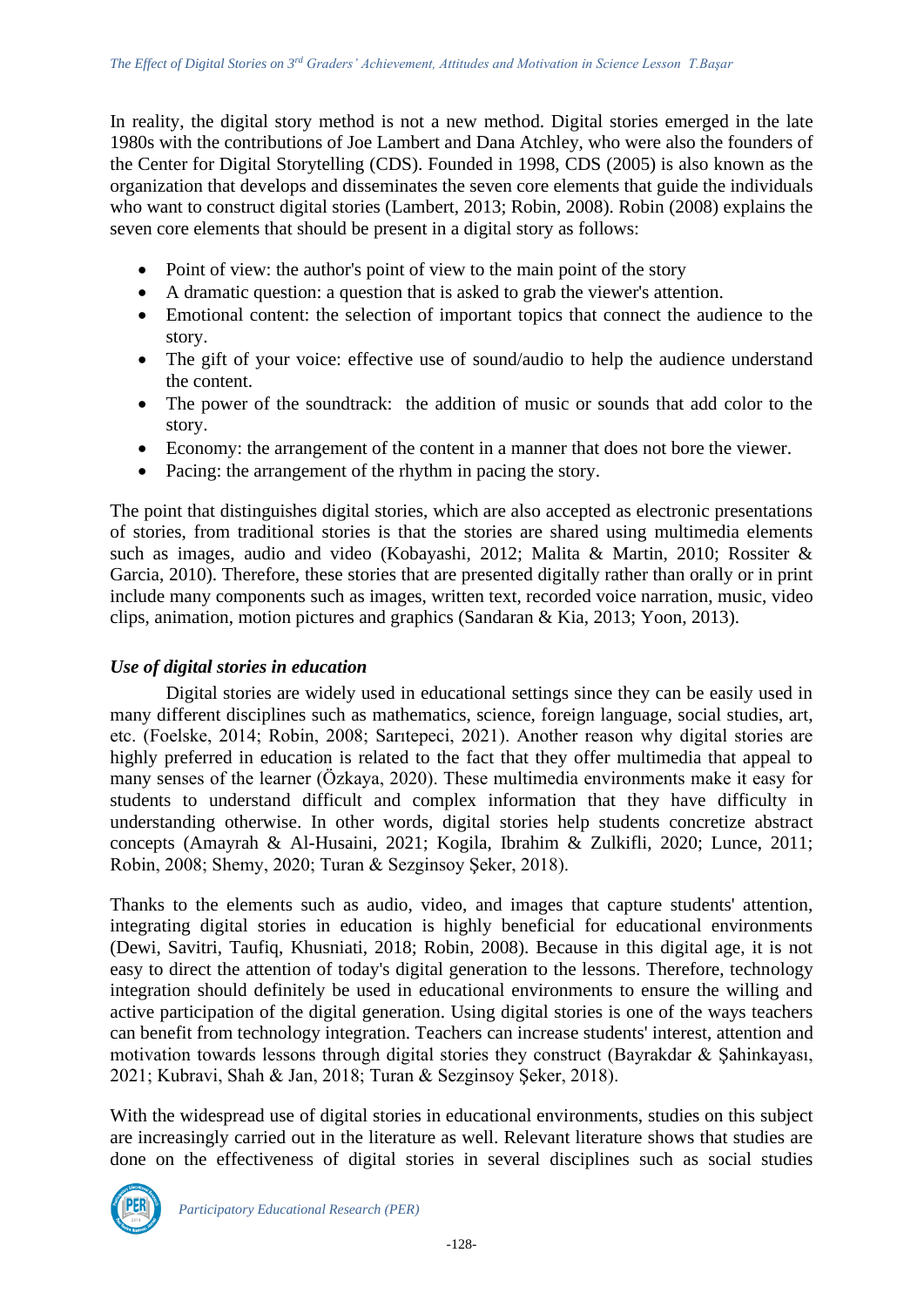(Karataş, 2019; Pala, 2021; Turan & Sezginsoy Şeker, 2018; Ünlü, 2018), science (Karataş, 2020; Pekmezci, 2014), mathematics (Çakıcı, 2018; Karaoğlan Yılmaz, Gökkurt Özdemir & Yaşar, 2018; Yılmaz & Dinçer, 2019), teaching English ( Çokyaman & Çelebi, 2021; Aljaraideh, 2020) and teaching Turkish (Özerbaş & Öztürk, 2017; Yılmaz, Üstündağ, Güneş & Çalışkan, 2017).

## *Use of digital stories in science education*

In terms of content, science lesson includes abstract and complex subjects and concepts (Akçay, Aydoğdu, Yıldırım & Şensoy, 2005; Kahyaoğlu, 2011). For this reason, digital stories can be used to embody and concretize abstract science concepts in science education (Bilen, Hoştut & Büyükcengiz, 2019). Thus, students can assimilate the subjects and concepts in science more easily through digital stories (Anılan et al., 2018). Therefore, digital stories can be widely used in science education as in other disciplines of education. However, in their content analysis study where they examined the studies on the use of digital stories in science education, Çakı, Yıldırım, and Çam (2021) concluded that there are very few studies on the use of digital stories in science education. According to Anılan et al. (2018), more studies are needed on the use of digital stories in science education. In this direction, it can be argued that more studies are needed in the literature to present the effectiveness of using digital stories in science education. Therefore, this study is expected to contribute to the literature by investigating the effect of using digital stories in primary school 3<sup>rd</sup> grade science lesson.

Students experience difficulties in science lessons due to abstract and complex nature of science topics which negatively affects students' attitudes towards the lesson. However, students' attitudes towards the lesson can be changed with digital stories which contribute to the concretization of the abstract science lesson content (Sarıtepeci, 2021). This study explored the use of digital stories not only in relation to student achievement in the science lesson but also in relation to student attitudes towards the lesson and student motivation. The study is believed to be valuable for the literature with this aspect as well.

## *Purpose of this research*

This research aimed to determine the effect of digital stories on primary school 3rd grade students' achievement, attitudes, and motivation in the science lesson. For this purpose, the study sought answers to the following questions:

- (1) Is there a significant difference between the experimental group's pretest and posttest scores in terms of achievement, attitude, and motivation?
- (2) Is there a significant difference between the control group's pretest and posttest scores in terms of achievement, attitude, and motivation?
- (3) Is there a significant difference between the posttest scores of the experimental and control groups in terms of achievement, attitude, and motivation?
- (4) How are the experimental group students' opinions about digital stories?

# **Method**

#### *Research model*

The present research utilized the explanatory sequential design, which is one of the mixed methods. The explanatory sequential design is a preferred research method when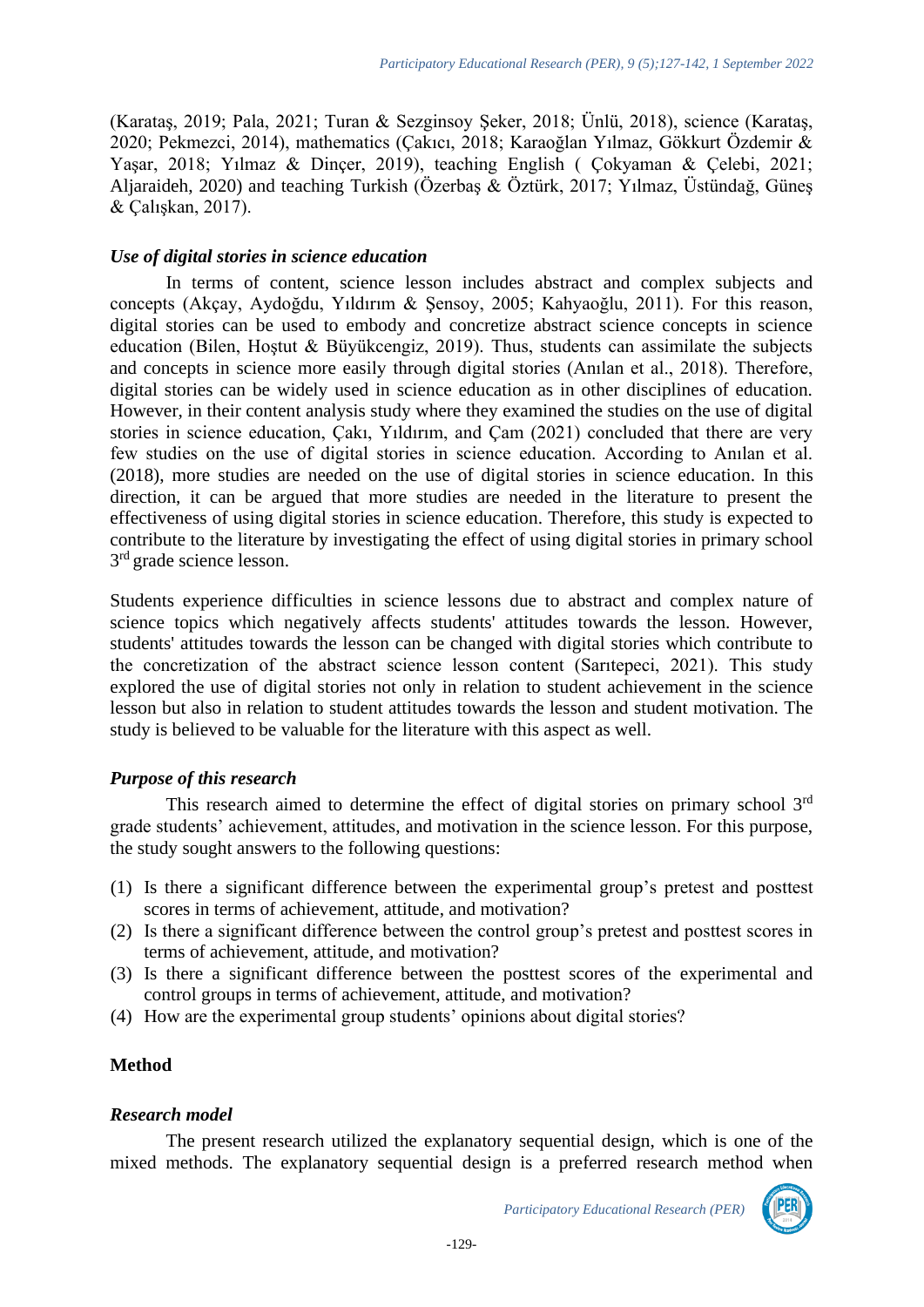quantitative data are at the forefront and qualitative data are used to support the quantitative data. In this method, data is collected in two separate phases. In this direction, first quantitative data and then qualitative data are obtained in the research (Creswell, 2009). In this study, quantitative data were obtained by using a quasi-experimental design with pretestposttest control group. In the second phase of the research, qualitative data were obtained by using the case study design. The research case is that primary school 3<sup>rd</sup> grade students watch digital stories in science lesson. Within the scope of the research, it was studied to determine the opinions of the students about this case.

#### *Study group*

In the research, the study group, consisting of primary school  $3<sup>rd</sup>$  grade students, was identified by convenience sampling method. The primary school selected for this study had total two 3rd grade classrooms. One of these classrooms was identified as the experimental group while the other was assigned as the control group. The assignment to experimental and control groups was random. At pretest was applied to both groups to determine student achievement, attitude, and motivation in the experimental and control groups in the science lesson before the experimental procedure. Table 1 presents the results of the independent groups t-test for the experimental and control groups' pretest scores:

|             | Group        |    |       | sd   | df |         |      |
|-------------|--------------|----|-------|------|----|---------|------|
| Achievement | Experimental |    | 8.52  | 1.46 | 34 | .861    | .395 |
|             | Control      | 19 | 8.15  | 1.11 |    |         |      |
| Attitude    | Experimental |    | 44.05 | 1.88 |    | .466    | .644 |
|             | Control      | 19 | 43.78 | 1.58 | 34 |         |      |
| Motivation  | Experimental |    | 45.76 | 2.68 | 34 | $-.349$ | .729 |
|             | Control      | 19 | 46.10 | 3.12 |    |         |      |
|             |              |    |       |      |    |         |      |

|  | Table 1. Independent groups t-test results |  |  |
|--|--------------------------------------------|--|--|
|--|--------------------------------------------|--|--|

Table 1 shows that there was no significant difference between the experimental and control group students' achievement, attitudes, and motivations before the experimental procedure.

## *Data collection tools*

Four data collection tools were used within the scope of the research.

## *"Science lesson achievement test"*

The "*Science Lesson Achievement Test*" was developed by the researcher to determine student achievement in the science lesson. The developed achievement test was prepared for the 3<sup>rd</sup> grade level. In this study, the reason for choosing the 3<sup>rd</sup> grade level is that the children encounter the science lesson for the first time in Turkey at the  $3<sup>rd</sup>$  grade level. Within the scope of the study, one each unit was determined for each field of science education, that is to say, 'physics', 'chemistry' and 'biology' fields. Accordingly, the "Let's recognize the force" unit for the physics field, the "Let's know the matter" unit for the chemistry field, and the "Our five senses" unit for the biology field were included in the scope of the research. In this context, first, three items were written for each of the 10 cognitive learning outcomes for the "Our five senses", "Let's recognize the force" and "Let's know the matter" units included the Primary School Third Grade Science Curriculum. These items were prepared with three options, considering the level of the students. Expert opinions were sought to ensure the suitability of the prepared achievement test for the unit achievements, that is, to determine the content validity of the achievement test. In this direction, a classroom teacher, a science

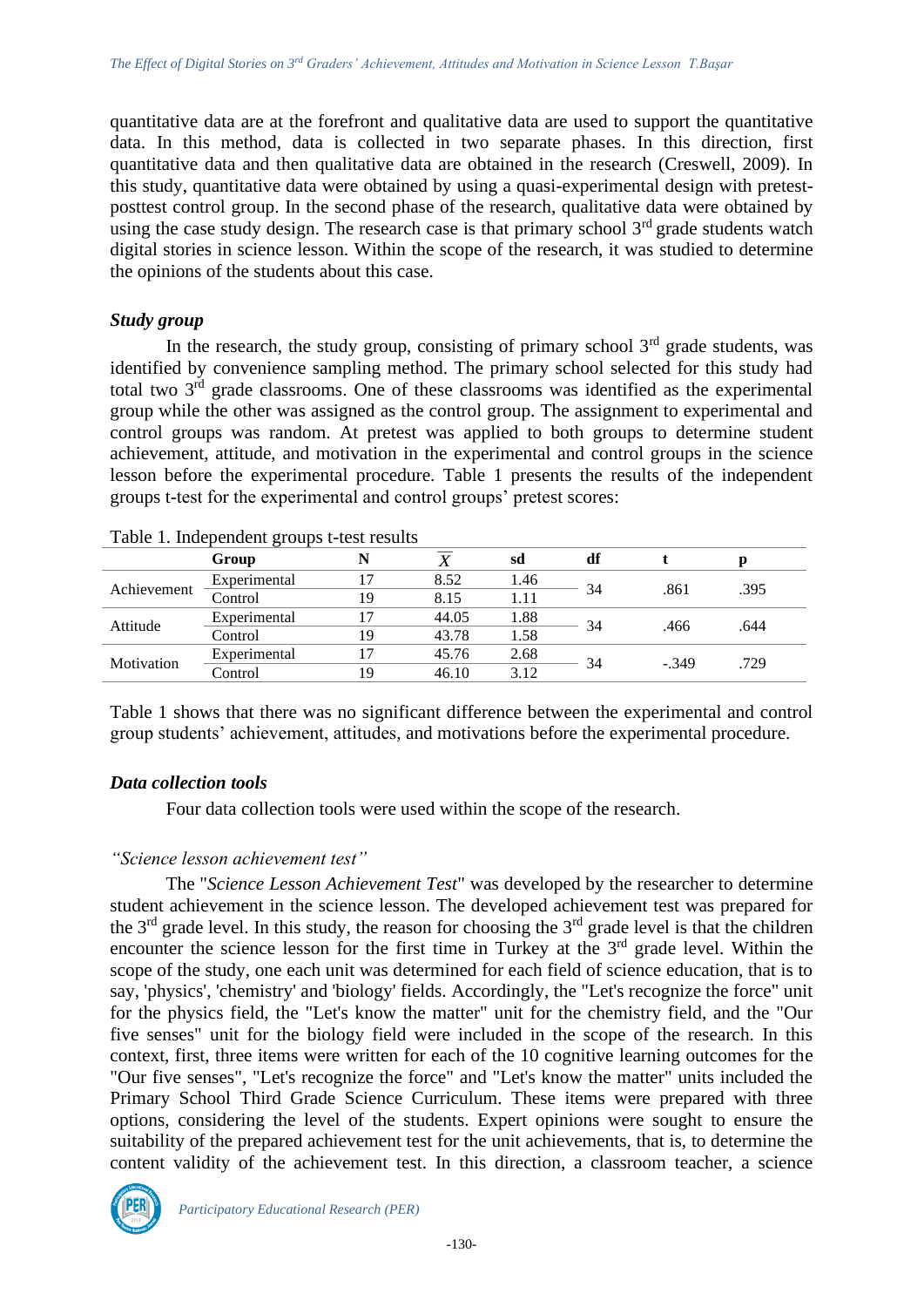education specialist and a curriculum development specialist provided input. In addition, the questions were also examined by a Turkish education expert in terms of compliance with the language rules. Necessary adjustments were made in the achievement test in line with the opinions of the experts. Finally, to determine the clarity of the questions in the achievement test, three 3rd grade students were asked to read the questions aloud and indicate the parts that they had difficulty in understanding. All three students stated that the questions were understandable.

A pilot application was carried out with 102 students to determine the reliability of the 30 item achievement test. Item difficulty and discrimination indexes were calculated for each item after the pilot application. The items in the achievement test were determined by taking these values into consideration. Care was taken to ensure that the item discrimination indexes of the selected question items were above 0.30 and the item difficulty indexes were moderate. The finalized achievement test includes two items for each cognitive learning outcome. The KR-20 reliability coefficient of the achievement test consisting of 20 questions is .83.

## *"Science lesson attitude scale"*

The "*Science Lesson Attitude Scale"* developed by Uyanık (2014) was used in this study to determine the students' attitudes towards the science lesson. This scale was selected to be used in this study because its 3-point Likert type ("*Never*", "*Sometimes*" and "*Always*") structure is suitable for student levels. The 18-item scale consists of four sub-dimensions: "*Attitudes towards the general science lesson", "Attitudes towards the effect of science lesson on daily life", "Affective dimension towards the science lesson"* and "*Positive attitudes towards the science lesson*". While the minimum score that can be obtained from the scale is 18, the maximum score is 54. The reliability coefficient of the scale is .86. In order to use the scale in this study, necessary permission was obtained from the researcher who developed the scale via e-mail.

## *"Motivation scale for learning science"*

The *"Motivation Scale for Learning Science"* developed by Uyanık (2014) was used in this study to determine students' motivation towards learning science. This scale was selected to be used in this study because its 3-point Likert type ("*Never*", "*Sometimes*" and "*Always*") structure is suitable for student levels. The 19-item scale consists of three sub-dimensions: *"Sense of achievement in the science lesson", "willingness towards learning science"* and "*willingness towards doing science lesson activities".* The minimum score that can be taken from the scale is 19, while the maximum score is 57. The reliability coefficient of the scale is .87. In order to use the scale in this study, necessary permission was obtained from the researcher who developed the scale via e-mail.

## *"Semi-structured interview form"*

An interview form was developed by the researcher to determine experimental group students' opinions about the use of digital stories in the science lesson. Expert opinion was sought for the interview form from a classroom teacher and a science education expert. The interview form consists of four questions. A preliminary application was carried out with 2 students to determine the clarity of the questions in the interview form. The main application was carried out individually with 8 separate students from the experimental group.

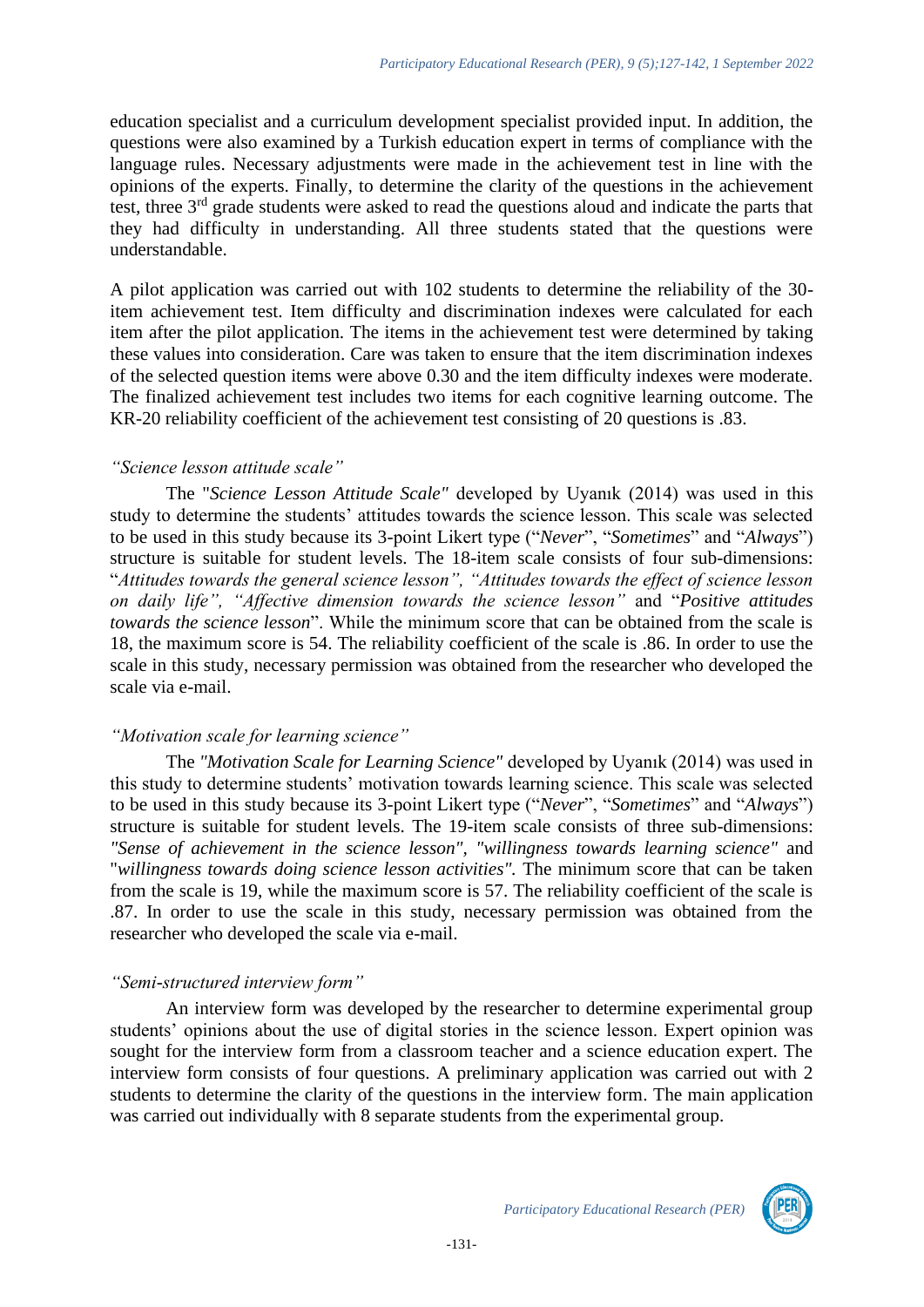## *Data analysis*

First of all, Shapiro Wilk test was conducted to determine whether the data obtained in the study showed a normal distribution. Since it was found that the data showed normal distribution, parametric tests were used in the analysis of sub-problems. In this context, dependent groups t-test was used in the analysis of the first and second sub-problems, and independent groups t-test was used in the analysis of the third sub-problem. Descriptive analysis technique was used for the last and fourth sub-problem of the research.

## *Experimental process*

The experimental process of the research was carried out in the fall semester of the 2021-2022 academic year. Before starting the experimental process in the research, a pretest was given to the experimental and control group students. Then, a 10-week experimental process was carried out in which the students in the experimental group watched the digital stories prepared by the researcher. After the experimental process, a posttest was given to the students in the experimental and control groups. In addition, post-experiment interviews were conducted with the students in the experimental group. Table 2 presents the design process of the research:

| Group        | Pre-experimental process                                                                                                                                         | <b>Experimental</b><br>process                                                         | <b>Post-experimental process</b>                                                                                                                                |
|--------------|------------------------------------------------------------------------------------------------------------------------------------------------------------------|----------------------------------------------------------------------------------------|-----------------------------------------------------------------------------------------------------------------------------------------------------------------|
| Experimental | "Science lesson achievement"<br>$\bullet$<br>test"<br>"Science lesson attitude<br>$\bullet$<br>scale"<br>"Motivation scale for<br>$\bullet$<br>learning science" | The current<br>curriculum was<br>implemented with<br>the support of digital<br>stories | "Science lesson achievement<br>test"<br>"Science lesson attitude<br>scale"<br>"Motivation scale for<br>$\bullet$<br>learning science"<br>Interview              |
| Control      | "Science lesson achievement"<br>$\bullet$<br>test"<br>"Science lesson attitude<br>$\bullet$<br>scale"<br>"Motivation scale for<br>$\bullet$<br>learning science" | The current<br>curriculum was<br>implemented as is                                     | "Science lesson achievement<br>$\bullet$<br>test"<br>"Science lesson attitude<br>$\bullet$<br>scale"<br>"Motivation scale for<br>$\bullet$<br>learning science" |

|  | Table 2. The design process of the research |
|--|---------------------------------------------|
|--|---------------------------------------------|

## *Preparation of the digital stories*

The digital stories prepared within the scope of the research were based on the 10 cognitive learning outcomes in "Our five senses", "Let's recognize the force" and "Let's know the matter" units included in the Primary School 3rd Grade Science Curriculum. One digital story was prepared for each cognitive learning outcome.

The digital stories used in the study were created using the Powtoon program. The following steps suggested by Cennamo, Ross and Ertmer (2010) were followed while the digital stories were constructed:

- (1) Script writing: At this step, a story topic was identified for each cognitive learning outcome and a scenario was prepared for the topic.
- (2) Creating a storyboard: At this step, storyboards were developed for the scenes in the prepared story scenario.
- (3) Locating/Placing the images: At this step, images, and videos suitable for the story scenario were integrated in the story.

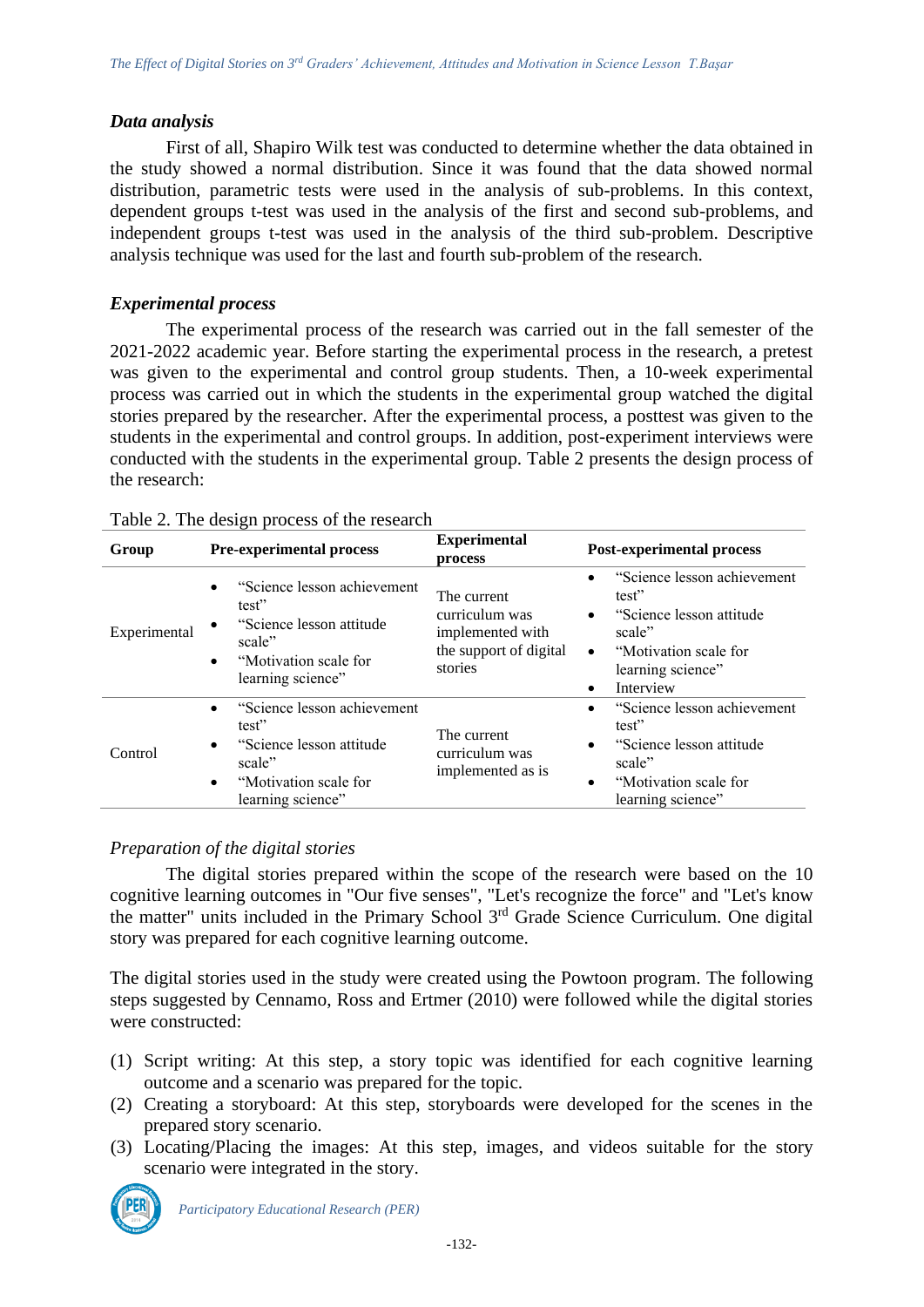- (4) Creating the digital story: At this step, the story scenario was voiced by the researcher in accordance with the level of the students and the background music was added to the story.
- (5) Sharing the story: At this step, the prepared digital stories were shared in the classroom via the smart board.

Expert opinion was sought to determine the suitability of the digital stories to the cognitive learning outcomes in the curriculum and the level of the students. In this direction, opinions were taken from the classroom teacher, a science education specialist and a curriculum development specialist. In addition, the prepared digital stories were also examined by an instructional technology expert and evaluated in terms of the elements that should be included in a digital story. A Turkish education expert was consulted to determine the intelligibility of the texts in the digital stories and whether they complied with the language rules. A 2-week pilot application was carried out in order to identify the problems that may arise during the implementation of digital stories. As a result of expert opinions and pilot application, necessary changes were made, and the digital stories were finalized.

The digital stories prepared by the researcher were used with the experimental group for ten weeks. Therefore, each week, the students watched a digital story aimed at a cognitive learning outcome via the smart board. While the digital stories were shown to the students in the experimental group, the teacher stopped the story in certain sections and asked the students questions about the story. Thus, a discussion environment was created in the classroom about the story topic. The lessons in the experimental group were carried out based on the existing Primary School 3rd Grade Science Curriculum. Therefore, the order of the digital stories per week was identified according to the order of the cognitive learning outcomes in the current curriculum. Table 3 lists the cognitive learning outcomes and the names of the digital stories prepared for these cognitive learning outcomes in the research:

| Week | <b>Learning outcome</b>                                                                                 | <b>Digital Story</b>                                               |
|------|---------------------------------------------------------------------------------------------------------|--------------------------------------------------------------------|
| 1.   | "Recognizes the importance of sense<br>organs"                                                          | What if we didn't have the sense<br>organs?                        |
| 2.   | "Explains the basic functions of the sense<br>organs"                                                   | Each sense organ has a task                                        |
| 3.   | "Explains what needs to be done to protect"<br>the health of the sense organs"                          | The health of our sense organs is<br>in our hands.                 |
| 4.   | "Observes the moving beings and<br>expresses their motion characteristics"                              | They act differently from each<br>other                            |
| 5.   | "Discovers by experience that push and<br>pull are forces"                                              | We apply force both when<br>pushing and pulling.                   |
| 6.   | "Defines force by observing the effects of<br>push and pull forces on moving and<br>stationary objects" | I can either stop it or move it by<br>pushing and pulling          |
| 7.   | "Discusses the dangers of moving objects<br>in daily life"                                              | Where there is movement, there<br>can also be dangerous situations |
| 8.   | "Explains the basic features that<br>characterize the matter by using the five<br>sense organs"         | I can find the properties of a<br>matter with my sense organs      |
| 9.   | "Discusses that touching, looking, tasting<br>and smelling certain matters can harm the<br>living body" | Some of the matters can harm us                                    |
| 10.  | "Classifies the surrounding matters<br>according to their states"                                       | Which of the three states are you<br>in?                           |

Table 3. Weekly implementation plan for the digital stories

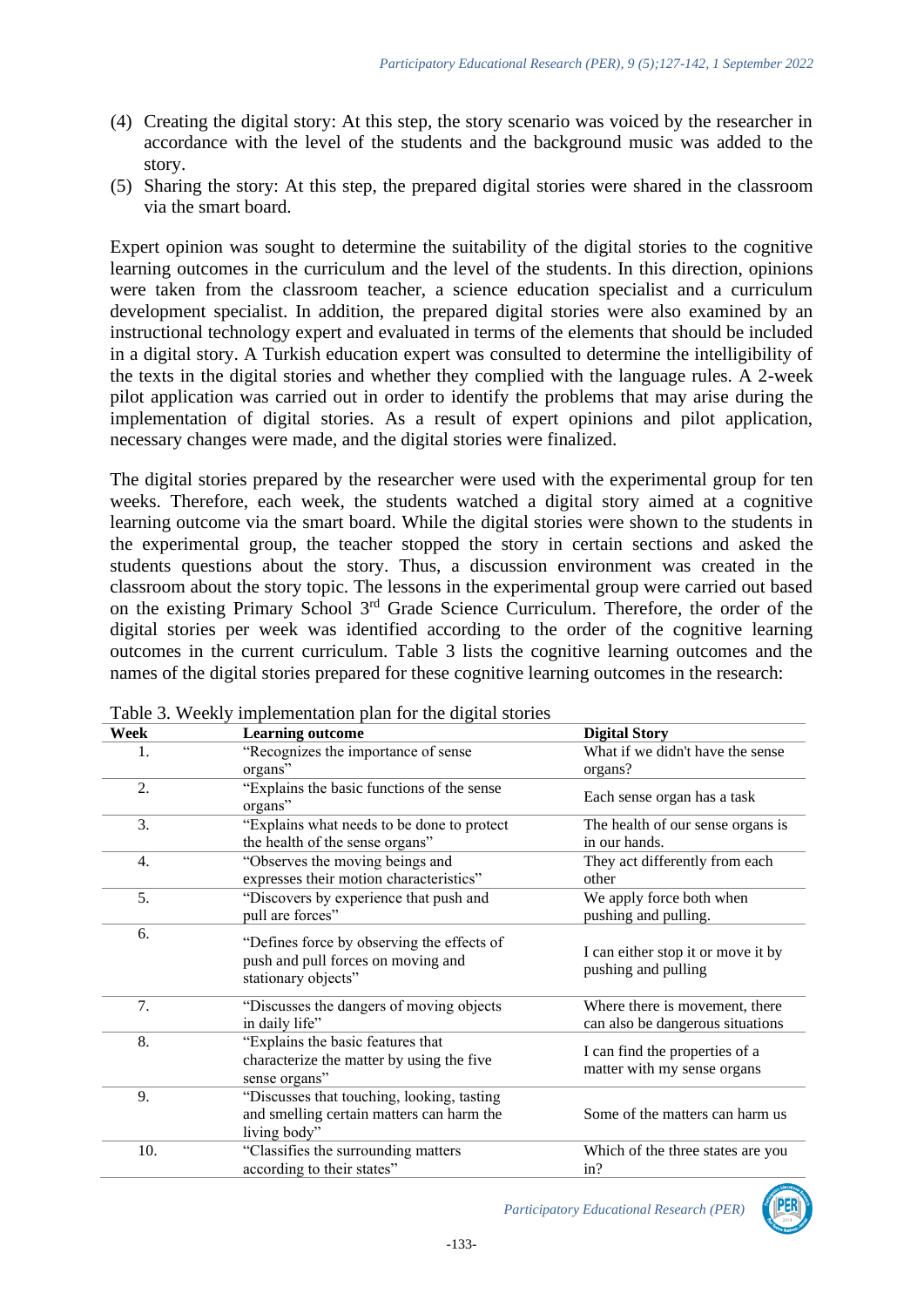In the study, the lessons in the control group were taught based by following the current Primary School 3rd Grade Science Curriculum. Unlike the experimental group, digital stories were not used when teaching the control group students.

## **Results**

## *Results related to the first sub-problem*

Table 4 presents the results of the dependent groups t-test conducted to determine whether there was a significant difference between the experimental group students' pretest and posttest scores in terms of achievement, attitude and motivation:

| 0 <sup>-</sup> |          |  |       |      |    |           |      |
|----------------|----------|--|-------|------|----|-----------|------|
|                | Group    |  |       | sd   | df |           | Ŋ    |
|                | Pretest  |  | 8.52  | 1.46 | 16 | $-22.337$ | .000 |
| Achievement    | Posttest |  | 18.11 | 1.49 |    |           |      |
| Attitude       | Pretest  |  | 44.05 | 1.88 | 16 | $-12.645$ | .000 |
|                | Posttest |  | 51.29 | 1.64 |    |           |      |
| Motivation     | Pretest  |  | 45.76 | 2.68 | 16 | $-8.788$  | .000 |
|                | Posttest |  | 54.29 | 1.89 |    |           |      |

Table 4. Dependent groups t-test results

Table 4 points to that experimental group students' posttest scores related to the variables of achievement, attitude and motivation showed a significant increase compared to their pretest scores.

## *Results related to the second sub-problem*

Table 5 presents the results of the dependent groups t-test conducted to determine whether there was a significant difference between the pretest and posttest scores of the students in the control group regarding achievement, attitude, and motivation:

| Table 5. Dependent groups to the results |          |    |       |      |    |           |      |
|------------------------------------------|----------|----|-------|------|----|-----------|------|
|                                          | Group    |    |       | sd   | df |           |      |
| Achievement                              | Pretest  | 19 | 8.15  | 1.11 | 18 | $-11.635$ | .000 |
|                                          | Posttest | 19 | 13.73 | 1.79 |    |           |      |
| Attitude                                 | Pretest  | 19 | 43.78 | 1.58 | 18 | $-4.480$  | .000 |
|                                          | Posttest | 19 | 46.31 | 2.42 |    |           |      |
| Motivation                               | Pretest  | 19 | 46.10 | 3.12 | 18 | $-4.068$  | .001 |
|                                          | Posttest | 19 | 49.10 | l.82 |    |           |      |

Table 5. Dependent groups t-test results

Table 5 demonstrates that the control group students' posttest scores regarding achievement, attitude and motivation showed a significant increase compared to their pretest scores.

## *Results related to the third sub-problem*

Table 6 presents the results of the independent groups t-test conducted to determine whether there was a significant difference between the posttest scores of the students in the experimental and control groups regarding achievement, attitude, and motivation:

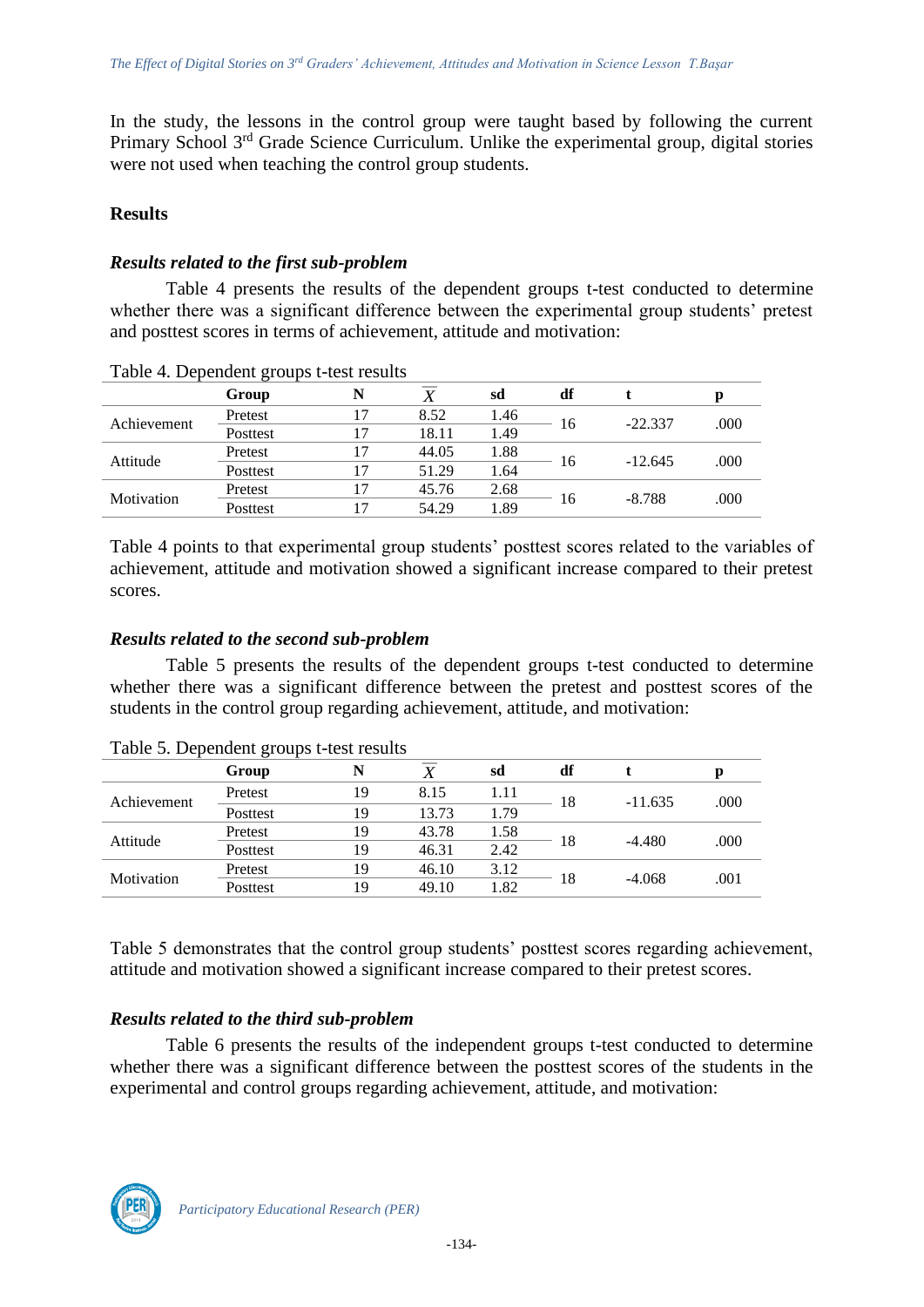|             | Group        |    |       | sd   | df |       |      |
|-------------|--------------|----|-------|------|----|-------|------|
| Achievement | Experimental | 7  | 18.11 | 1.49 |    | 7.915 | .000 |
|             | Control      | 19 | 13.73 | 1.79 | 34 |       |      |
| Attitude    | Experimental | 7  | 51.29 | 1.64 |    | 7.108 | .000 |
|             | Control      | 19 | 46.31 | 2.42 | 34 |       |      |
| Motivation  | Experimental |    | 54.29 | 1.89 | 34 | 8.367 | .000 |
|             | Control      | 19 | 49.10 | 1.82 |    |       |      |

| Table 6. Independent groups t-test results |  |
|--------------------------------------------|--|
|--------------------------------------------|--|

Table 6 demonstrates that the experimental group students' posttest scores regarding achievement, attitude and motivation were significantly higher than the control group students' posttest scores.

## *Results related to the fourth sub-problem*

Figure 1 demonstrates the categories created in line with the experimental group students' opinions regarding the use of digital stories in the science lesson.



Figure 1. Categories based on student opinions

Figure 1 shows that students found digital stories entertaining in science education. Regarding this situation, a student (S5-Student 5) stated that *"the lessons went very well, we had a lot of fun"* and another student (S7) said *"I was very happy watching the stories during lesson; I had a lot of fun".* Based on student opinions, it can be concluded that digital stories were well liked by the students.

Examination of students' opinions demonstrated that students associated the stories they watched in the lesson with their daily lives. Regarding this, S2 stated the following: *"The story I watched in the lesson had happened to me too";* while S4 declared that *"After watching the stories, I realized that most of the things around us are related to science".*  Based on student opinions, it can be argued that digital stories allowed students to associate the information they learned in the lesson with daily life.

Examination of students' opinions showed that digital stories activated the sense of curiosity in students. Regarding this, S3 stated the following *"The stories we watched were very good, I was wondering what would happen at the end of the story";* while S6 said *"I always* 

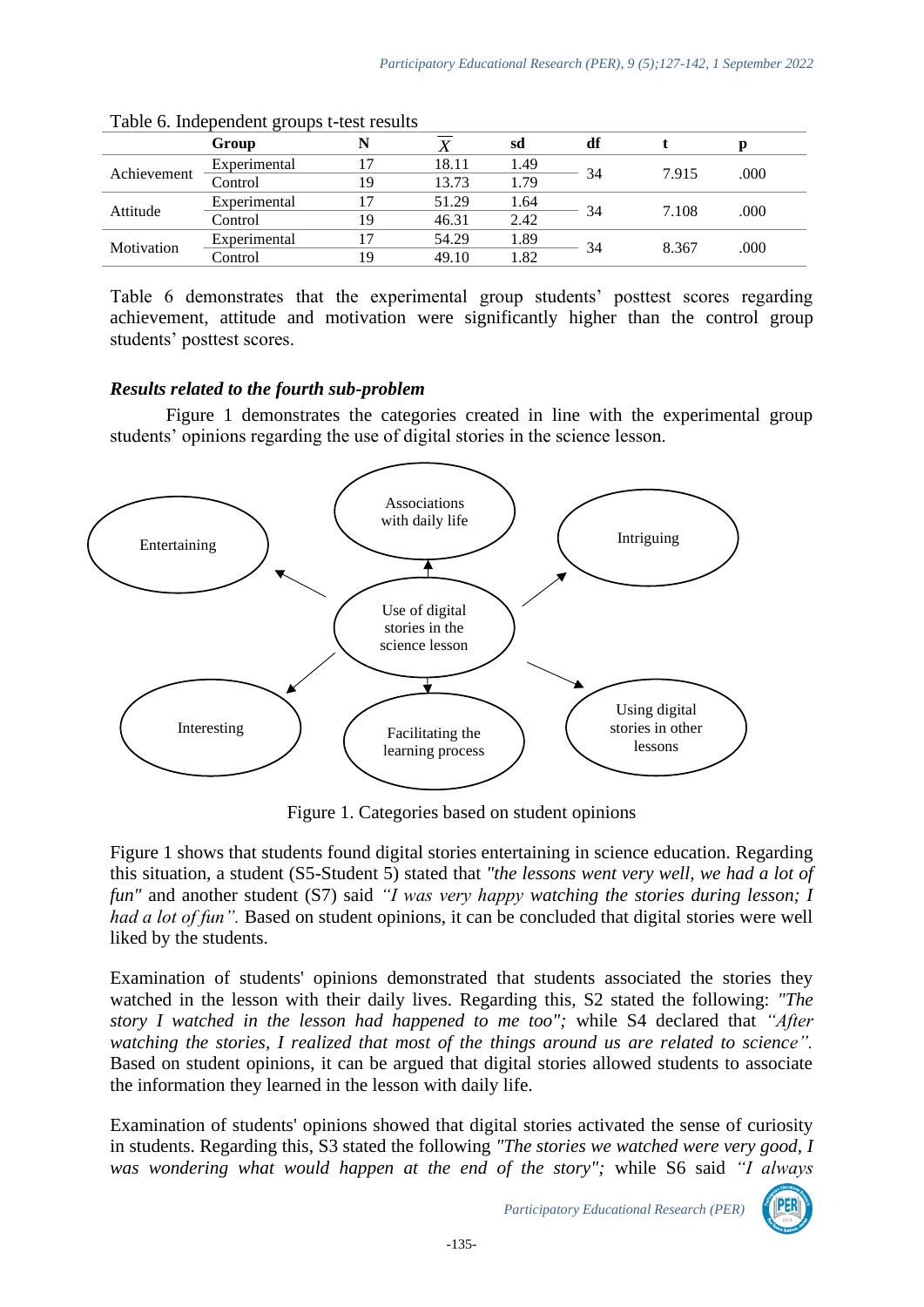*wondered which story we would watch the following week".* Based on student opinions, it can be argued that digital stories aroused students' sense of curiosity and increased their attention towards the science lesson.

Based on student opinions, it was concluded that the students liked the multimedia elements of the digital stories very much. Regarding this, S2 reported the following *"I loved the pictures and videos in the stories, I liked them very much";* while S8 said that *"the music used in the stories was very nice".* Based on student opinions, it can be argued that multimedia elements such as images, music and videos in the digital stories attracted student attention.

Based on student opinions, it was concluded that the students thought that digital stories facilitated their learning. Regarding this, S1 stated that *"I learned a lot of new information from the stories, and I had no difficulties"* while S5 reported the following: *"I understood many words we learned in the lesson better when I watched the stories"*. Based on student opinions, it can be concluded that digital stories supported students' learning processes positively.

Examination of students' opinions showed that that the students wanted to watch the digital stories in other lessons as well. Regarding this, S3 reported the following: *"I would like to watch digital stories in other lessons, because it would be fun like it was in the science lesson".* S6 said, *"I get bored in math lessons, I think it would be nice to watch a story in math lesson as well*". Based on students' opinions, it can be said that digital stories can be used in lessons other than science.

#### **Discussion**

This study set out to determine the effect of digital stories on primary school  $3<sup>rd</sup>$  grade students' achievement, attitudes, and motivations in science lesson. The findings obtained within the scope of the research showed that digital stories positively affected student achievement in science lesson. This finding can be interpreted with the fact that digital stories positively affect the quality of science education trained, and this reflects positively on students' success. Similar findings were obtained in the studies conducted by Karataş (2020) and Pekmezci (2014) and both studies concluded that digital stories affected student achievement in science lesson positively. Findings obtained from studies on different disciplines in the literature also overlap with the findings obtained from this study. The digital stories used in studies on different disciplines such as social studies (Karataş, 2019; Pala, 2021; Ünlü, 2018), teaching English (Çokyaman & Çelebi, 2021; Aljaraideh, 2020), teaching Turkish (Özerbaş & Öztürk, 2017) were also found to have a positive effect on student achievement. In addition, meta-analysis studies in the literature which investigated the studies on the use of digital stories also support the findings obtained from this study. The metaanalysis study conducted by Akgün and Akgün (2020) concluded that digital stories had a strong effect on increasing achievement and this effect was mostly observed in science lessons. Also, the meta-analysis study conducted by Şahin and Çoban (2020) determined that digital stories affected students' academic success at a high level.

The fact that the students in the experimental group in this study were more successful in the science lesson compared to the students in the control group can be interpreted with the facilitative effect of digital stories during the learning process. As a matter of fact, the qualitative findings obtained from this study also confirm this view. Interviews conducted with the students within the scope of this research showed that digital stories helped students assimilate science lesson content more easily. According to Sandaran and Kia (2013), digital

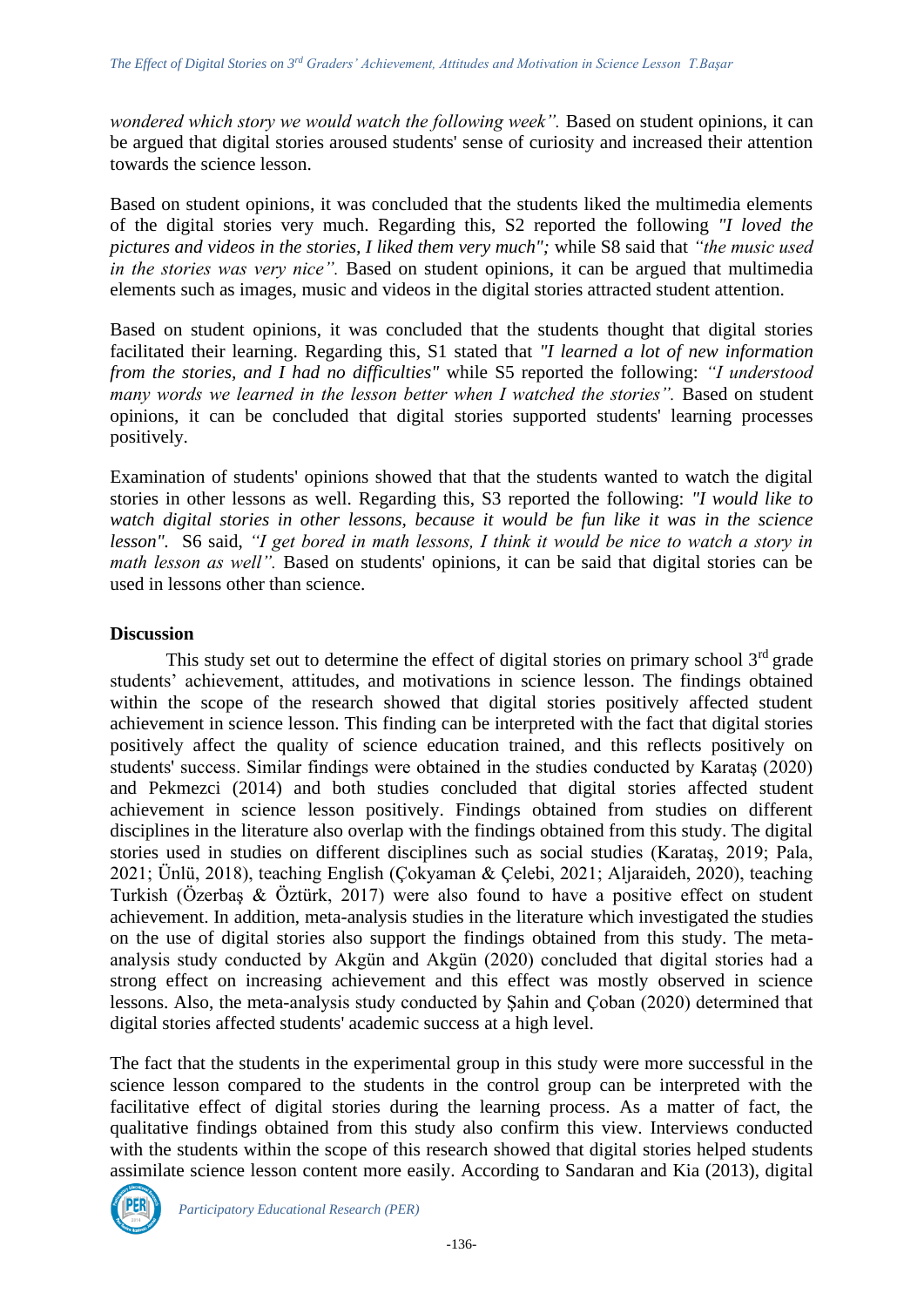stories have a facilitating role in the teaching-learning process. In addition, the qualitative findings obtained from this research also showed that digital stories allowed students to associate the information they learned in the lesson with daily life. This finding can be interpreted with the fact that digital stories contributed to students' concretization and easier understanding of abstract science concepts. Studies in the literature also support this view. Shemy (2020) determined that digital stories positively affected the teaching of scientific concepts. In the study conducted by Santos (2009), it was found that animations positively supported primary school students' learning of science concepts. Also, the study conducted by Dalacosta, Kamariotaki-Paparrigopoulou, Palyvos and Spyrellis (2009) concluded that animated cartoons facilitated the learning of difficult and complex science concepts.

The findings from the present study demonstrated that digital stories positively affected student attitudes towards the science lesson as well. A similar finding was obtained in the study conducted by Pekmezci (2014) in which it was identified that digital stories positively affected student attitudes towards science. Again, the findings obtained in the studies conducted on the use of digital stories in the mathematics lesson by Çakıcı (2018) and in the social studies lesson by Karataş (2019) overlap with the findings obtained from this study. In both studies, it was concluded that digital stories affected student attitudes positively. The fact that the students in the experimental group had higher attitudes towards the science lesson than the control group in this study can also be interpreted with the fact that the students liked the digital stories used in the lessons. As a matter of fact, the qualitative findings obtained from this study also support the quantitative findings here. The result of the interviews with the students within the scope of the research showed that the students found the digital stories entertaining and reported that they wanted to watch the digital stories in other lessons as well.

The qualitative findings obtained from the research showed that digital stories positively supported students' learning processes. In other words, it can be said that digital stories contributed to students' understanding of the content in the science lesson more easily. Various studies in the literature also show that digital stories positively affect students' listening comprehension skills (Ciğerci, 2015; Demirbaş, 2019; Sandaran & Kia, 2013). It is believed that increased level of student understanding in regards to science lesson content which was facilitated with digital stories may have played a decisive role in their attitudes towards the lesson because students usually have a negative attitude towards the lessons that they have difficulty in understanding. Therefore, it can be argued that digital stories, which enable students to understand abstract science concepts and content more easily, contribute positively to their attitudes towards the lesson.

The findings obtained from this study showed that digital stories positively affected students' motivation towards learning science as well. The study carried out by Shemy (2020) with kindergarten students obtained a similar finding and it was determined that the use of digital stories in the teaching of scientific concepts had a positive effect on student motivation. Also, the studies conducted on the use of digital stories, by Özerbaş and Öztürk (2017) in teaching Turkish, by Aljaraideh (2020) in teaching English, and by Turan and Sezginsoy Şeker (2018) in social studies, concluded that digital stories positively affected student motivation. In addition, a compilation study in which the studies on the use of digital stories were investigated, Foelske (2014) concluded that digital stories increased the motivation of students.

The finding that the motivation of the students in the experimental group for learning science was higher than that of the control group in this study can also be interpreted with the fact that

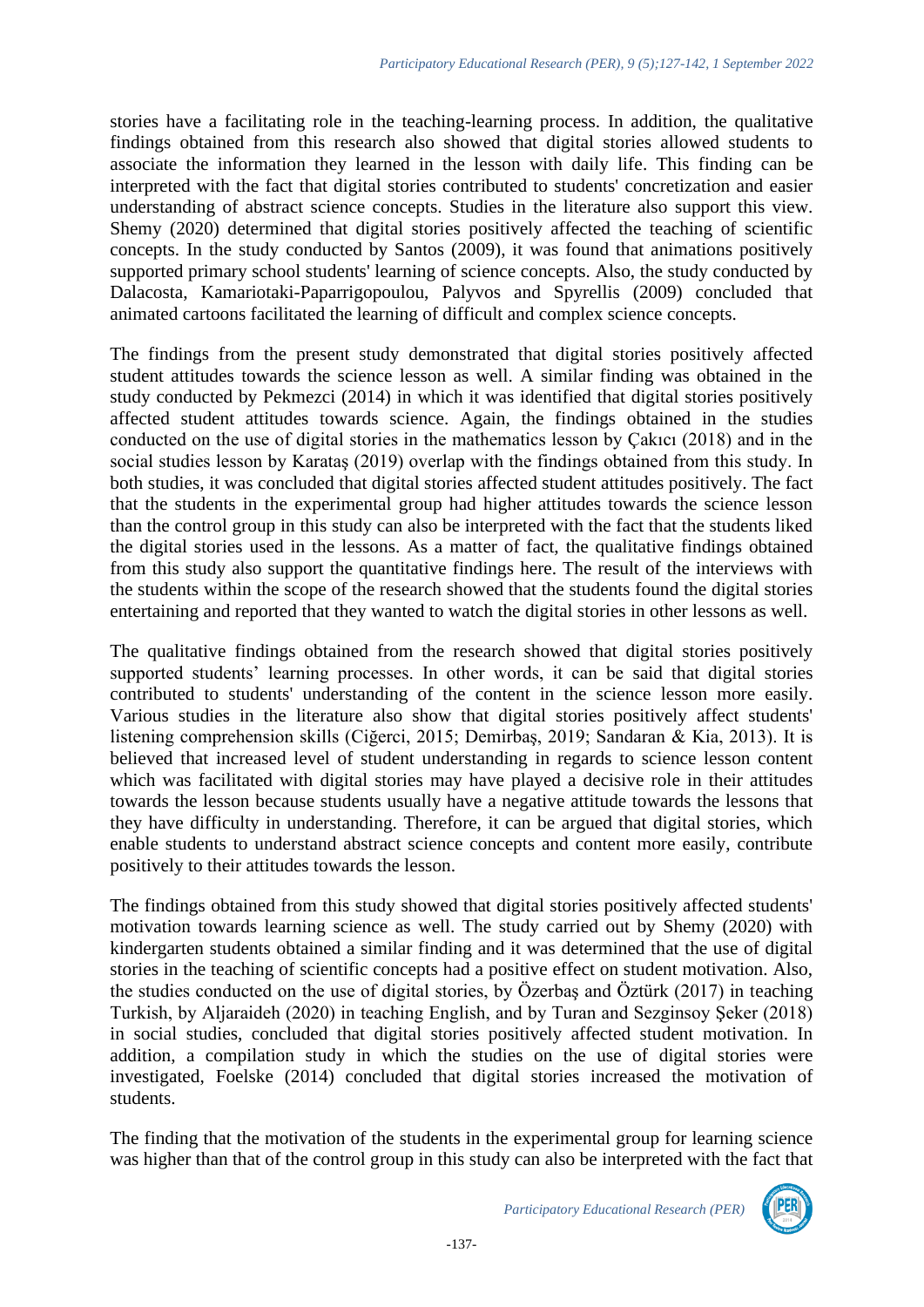the digital stories used in the lesson attracted the attention of the students and aroused a sense of curiosity. As a matter of fact, the qualitative findings obtained from this study also confirm this view. Interviews conducted with students within the scope of the research showed that multimedia elements used in the digital stories such as images, music, videos, and animations attracted the attention of students. In addition, the students' self-efficacy perceptions about the lesson may have also played a role in the higher motivation of the students in the experimental group compared to the students in the control group because students with high self-efficacy perceptions for science make more effort to learn science content. In other words, students who believe that they will be successful in science lessons will be more motivated towards learning science. The study by Pekmezci (2014) which concluded that digital stories positively affected students' self-efficacy perceptions about science also supports this view.

#### **Conclusion and Recommendations**

This study investigated the usability of digital stories in science education. In line with the findings obtained from this research, it can be argued that digital stories are an effective teaching method that contributes positively to science education. The study concluded that digital stories positively affected student achievement in the science lesson. This result is very valuable especially in relation to how primary school  $3<sup>rd</sup>$  grade students who are in the concrete operational stage understand abstract science concepts. In addition, the findings obtained from the research showed that digital stories also positively affected student attitudes and motivation towards science lessons. These results obtained from the research are significant considering that the students in Turkey first encounter the science lesson in the 3<sup>rd</sup> grade of primary school. Student attitudes towards the lesson and science will be formed in the science lesson which they have encountered for the first time will also determine their attitudes towards science education and science in the future. In this respect, it is thought that digital stories that make students enjoy science lessons will contribute positively to their interest in science and science education throughout their lives.

Based on the results of the research, it can be argued that digital stories contribute to the effective implementation of the current Primary School 3rd Grade Science Curriculum. When the current curriculum is supported with digital stories, students will attain the expected cognitive learning outcomes more easily. In this context, it is recommended to integrate digital stories into the current Science Curriculum. Ohler (2006) is also of the opinion that digital stories, which present multimedia to students, must be integrated into the curriculum. In addition, the current Science Curriculum asks teachers to create discussion environments where students can freely express their thoughts (MNE, 2018). Teachers can easily create these discussion environments in their classrooms with the digital stories they will prepare (Lunce, 2011; Robin, 2008). Therefore, when digital stories are integrated into the current Science Curriculum, this aspect will contribute to the effective implementation of the curriculum.

The integration of technology into curricula is very valuable, but it is not enough on its own because the effectiveness of technology integration in learning environments depends on teachers' proficiency in technology (Sadik, 2008). In other words, using digital stories in science lessons depends on teachers' competencies in this subject. This competence can be provided during the pre-service training process. Anılan et al. (2018) reported that pre-service teachers should definitely acquire the ability to prepare digital stories during pre-service training. Özüdoğru and Çakır (2020) also emphasized the importance of providing pre-service

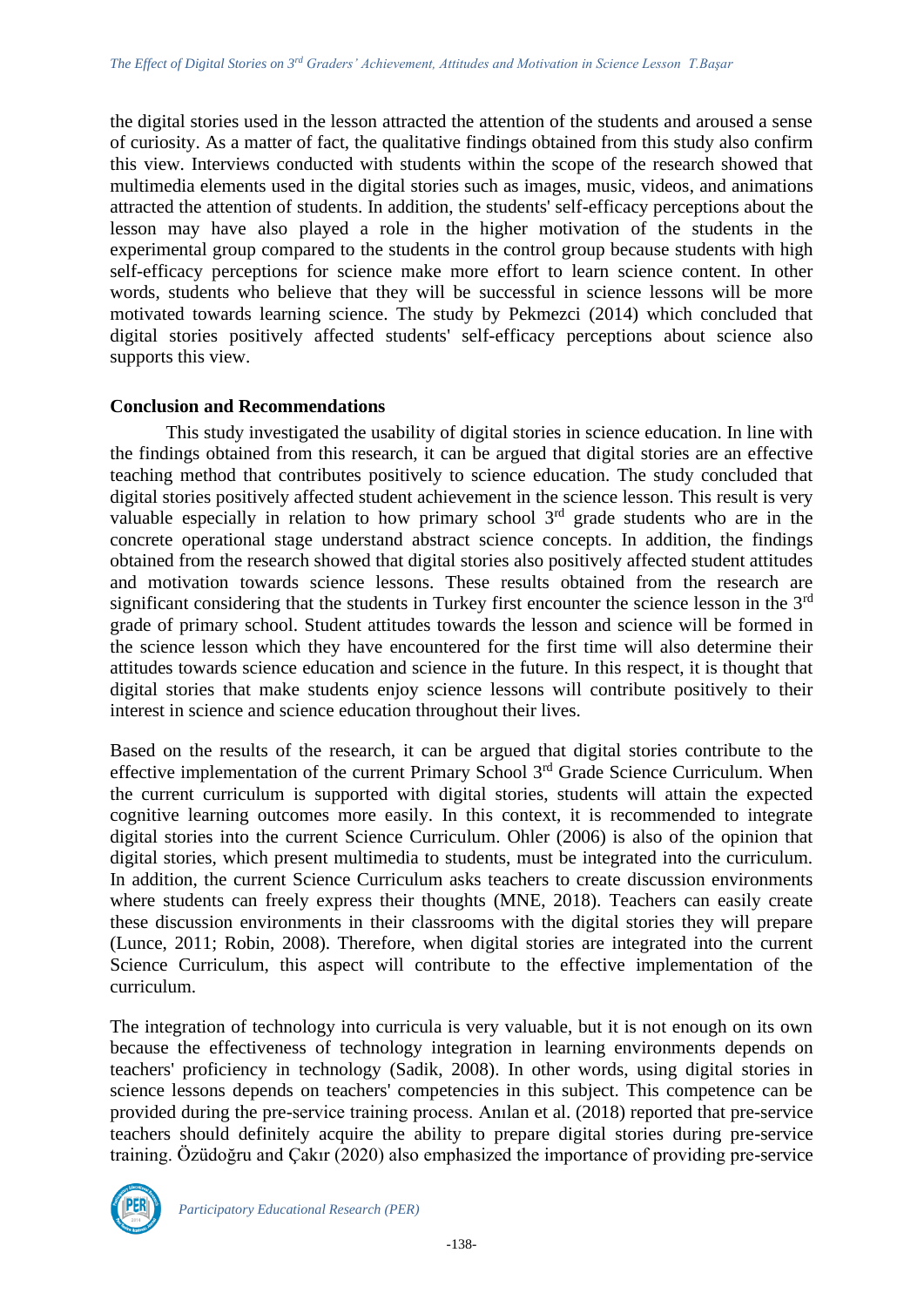teachers with experiences in preparing digital stories during their pre-service training. Therefore, it is suggested that teacher training programs should be organized in a way that allows pre-service teachers to acquire digital story preparation skills and experience.

This study was carried out at the  $3<sup>rd</sup>$  grade level of a primary school. Future studies can investigate the effectiveness of digital stories in science lessons at different grade levels and with different units. In addition, this study examined the effectiveness of digital stories in terms of achievement, attitude, and motivation. The current Science Curriculum emphasizes many other skills such as scientific process skills and analytical thinking skills. In this context, the effects of using digital stories can be investigated in further studies in relation to different variables such as scientific process skills and analytical thinking skills.

## **References**

- Akçay, S., Aydoğdu, M., Yildirim, H. İ., & Şensoy, Ö. (2005). The effect of computer assisted instruction in flowery plant subject in 6th grade students in science education on the success of students. *Kastamonu Education Journal, 13*(1), 103-116.
- Akgün, M., & Akgün, İ. H. (2020). The effect of digital stories on academic achievement: A meta-analysis. *Journal of Education and Learning, 9*(6), 71-83. doi:10.5539/jel.v9n6p71
- Aljaraideh, Y. A. (2020). The impact of digital storytelling on academic achievement of sixth grade students in English language and their motivation towards it in Jordan. *Turkish Online Journal of Distance Education, 21*(1), 73-82.
- Amayrah, E. A., & Al-Husaini A. S. A. (2021). The impact of using digital educational stories to improve the immediate and long-term achievement. *International Journal of Vocational and Technical Education Research, 7*(1), 22-34.
- Anılan, B., Berber, A., & Anılan, H. (2018). The digital storytelling adventures of the teacher candidates. *Turkish Online Journal of Qualitative Inquiry, 9*(3), 262-287. doi:10.17569/tojqi.426308
- Bayrakdar, C., & Şahinkayası, H. (2021). The effect of digital storytelling method on student achievement of ethics and safety unit in a rural middle school. *Mustafa Kemal University Journal of Social Sciences Institute, 18*(47), 147-173.
- Bilen, K., Hoştut, M., & Büyükcengiz, M. (2019). The effect of digital storytelling method in science education on academic achievement, attitudes, and motivations of secondary school students. *Pedagogical Research, 4*(3), 1-12. doi:10.29333/pr/5835
- Carvalho, L. C., & Cibrao, B. (2018). The educational use of digital storytelling in virtual classes of entrepreneurship: A comprehensive study of students' perceptions. In Pedro I. & Luisa, C. C. (Eds.), *User innovation and the entrepreneurship phenomenon in the digital economy* (pp. 110-131). Hershey PA: IGI Global.
- Cennamo, K. S., Ross, J. D., & Ertmer, P. A. (2010). *Technology integration for meaningful classroom use. A standard-based approach.* Belmont, CA: Wadsworth Cengage Learning.
- Ciğerci, F. M. (2015). *The use of digital stories to develop listening skills in the elementary school fourth grade Turkish course.* (Unpublished doctoral thesis). Anadolu University, Eskişehir.
- Creswell, J. W. (2009). *Research design: Qualitative, quantitative, and mixed methods approaches.* California: SAGE Publications, Inc.
- Çakı, M. N., Yıldırım, A., & Çam, A. (2021, May). *Fen eğitiminde dijital hikaye kullanımına ilişkin çalışmaların içerik analizi [Content analysis of studies on the use of digital*

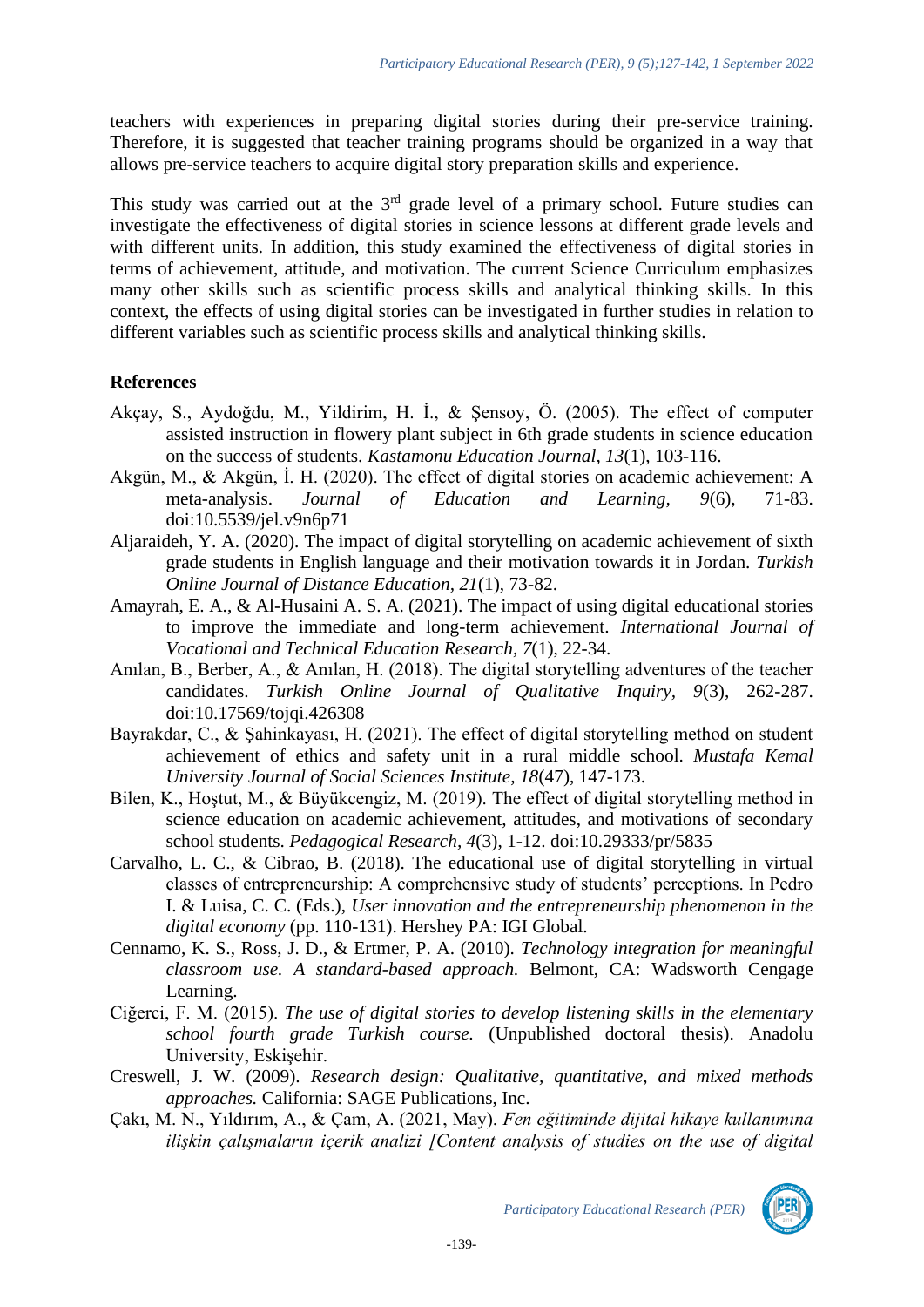*stories in science education].* Paper presented at the UFBMEK 2021, Burdur. Abstract retrieved from<https://ufbmek2021.mehmetakif.edu.tr/files/kongre-ozetler-kitabi.pdf>

- Çakıcı, L. (2018). *The effect of digital story based teaching on mathematics of student's academic achievement motivation and attitude towards mathematical activities.* (Unpublished master's thesis). Gaziantep University, Gaziantep.
- Çokyaman, M., & Çelebi, M. (2021). The effect of digital storytelling (DST) on academic achievement in foreign language teaching. *Ahi Evran University Journal of Kırşehir Education Faculty, 22*(2), 994-1035. doi:10.29299/kefad.993465
- Dalacosta, K., Kamariotaki-Paparrigopoulou, M., Palyvos, J. A., & Spyrellis, N. (2009). Multimedia application with animated cartoons for teaching science in elementary education. *Computers & Education, 52*(4), 741-748.
- Demirbaş, İ. (2019). *The effect of digital stories on the primary school students' listening comprehension and creative writing skills*. (Unpublished master's thesis). Kırşehir Ahi Evran University, Kırşehir.
- Dewi, N. R., Savitri, E. N., Taufiq, M., & Khusniati, M. (2018). Using science digital storytelling to increase students' cognitive ability. *Journal of Physics: Conference Series,* 1006, 1-5. doi:10.1088/1742-6596/1006/1/012020
- Foelske, M. (2014). *Digital storytelling: The impact on student engagement, motivation, and academic learning.* (Graduate research paper). University of Northern Iowa, Iowa.
- Kahyaoğlu, M. (2011). The views of elementary teachers on using new technologies in science and technology teaching. *Journal of Educational Sciences Research, 1*(1), 79- 96.
- Karaoğlan Yılmaz, F. G., Gökkurt Özdemir, B., & Yaşar, Z. (2018). Using digital stories to reduce misconceptions and mistakes about fractions: an action study. *International Journal of Mathematical Education in Science and Technology, 49*(6), 867-897. doi:10.1080/0020739X.2017.1418919
- Karataş, B. (2019). *The effect of the use of digital story on the academic success and attitudes of students in social studies.* (Unpublished master's thesis). Gazi University, Ankara.
- Karataş, F. (2020). *The effect of using digital storytelling on academic achievement and permanence in primary school 3rd grade science course.* (Unpublished master's thesis). Muğla Sıtkı Koçman University, Muğla.
- Kobayashi, M. (2012). A digital storytelling project in a multicultural education class for preservice teachers. *Journal of Education for Teaching, 38*(2), 215-219. doi:10.1080/02607476.2012.656470
- Kogila, M., Ibrahim, A. B., & Zulkifli, C. Z. (2020). A powerful of digital storytelling to support education and key elements from various experts. *International Journal of Academic Research in Progressive Education and Development, 9*(2), 408–420. doi:10.6007/IJARPED/v9-i2/7483
- Kubravi, S. U., Shah, S. O., & Jan, K. (2018). Digital story telling: The Impact on student academic achievement, critical thinking and learning motivation. *International Journal of Research in Engineering, Science and Management, 1*(12), 787-791.
- Lambert, J. (2013). *Digital storytelling: Capturing lives, creating community.* New York: Routledge.
- Lunce, C. (2011). Digital storytelling as an educational tool. *Indiana Libraries, 30*(1), 77-80.
- Malita, L., & Martin, C. (2010). Digital storytelling as web passport to success in the 21st century. *Procedia-Social and Behavioral Sciences, 2*(2), 3060-3064. doi:10.1016/j.sbspro.2010.03.465
- MNE (2018). *Fen bilimleri dersi öğretim programı (ilkokul ve ortaokul 3, 4, 5, 6, 7 ve 8. sınıflar) [Science curriculum (primary and secondary school 3rd, 4th, 5th, 6th, 7th and 8 th grades)].* Ankara: Ministry of National Education.

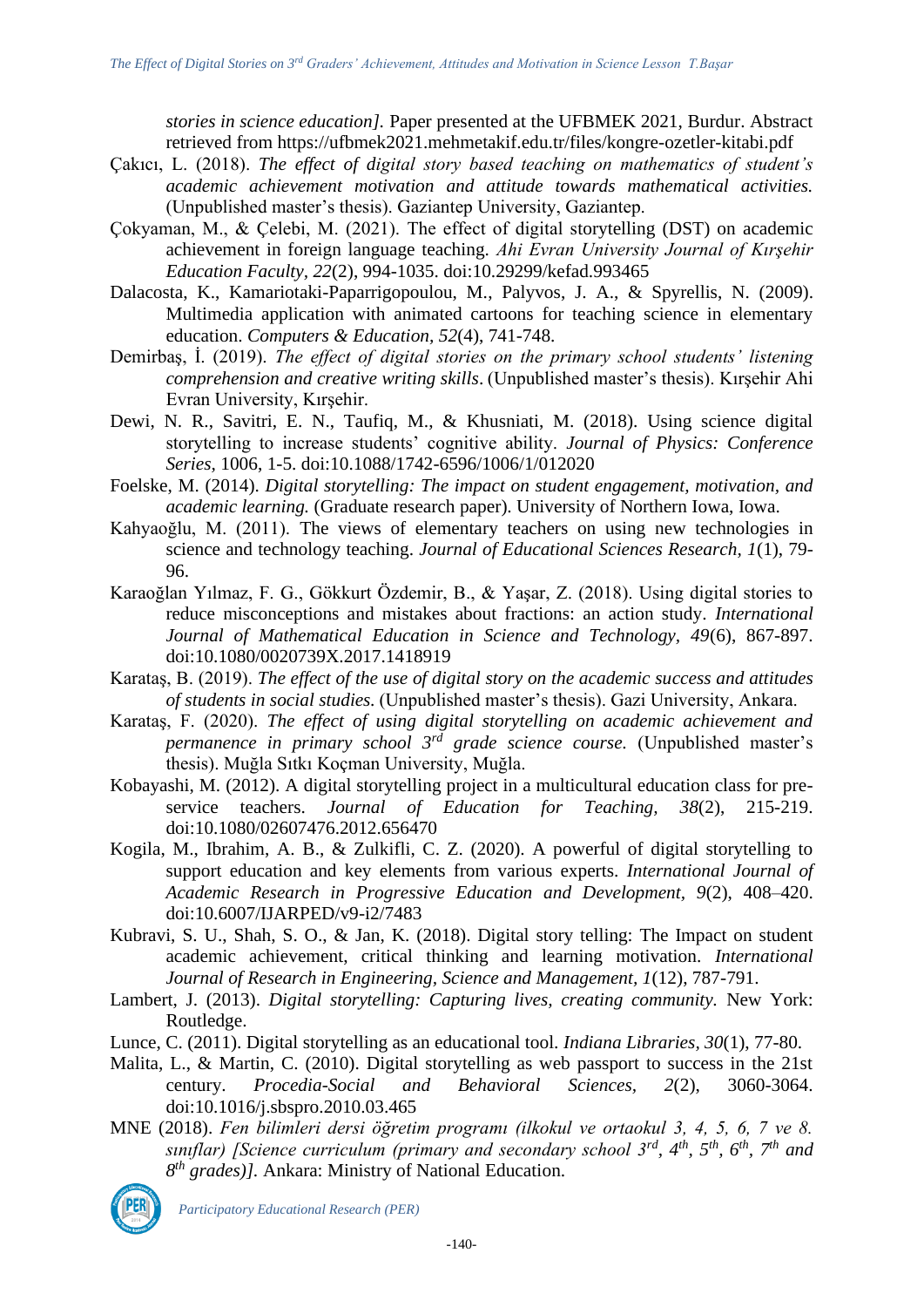Ohler, J. (2006). The world of digital storytelling. *Educational leadership, 63*(4), 44-47.

- Özerbaş, M. A., & Öztürk, Y. (2017). The effect of digital story usage on academic success, motivation and permanentity in Turkish course. *TÜBAV Journal of Science, 10*(2), 102-110.
- Özkaya, P. G. (2020). The effect of digital stories on the development of the Turkish language skills: a meta-analysis study. *Journal of Mother Tongue Education, 8*(4), 1386-1405.
- Özüdoğru, G., & Çakır, H. (2020). An investigation into the opinions of pre-service teachers toward uses of digital storytelling in literacy education. *Participatory Educational Research, 7*(1), 242-256. doi:10.17275/per.20.14.7.1
- Pala, F. (2021). The effect of using digital stories in the context of the social studies lesson journey to history unit on student academic achievement and retention. *Dumlupınar University Graduate School of Education Journal, 5*(2), 43-58.
- Pekmezci, S. (2014). *Effects of short stories reinforced with information technology on students' success, their self efficacy and their attitudes towards science.* (Unpublished master's thesis). Pamukkale University, Denizli.
- Robin, B. R. (2008). Digital storytelling: A powerful technology tool for the 21st century classroom. *Theory into Practice, 47*(3), 220-228. doi:10.1080/00405840802153916
- Rossiter, M., & Garcia, P. A. (2010). Digital storytelling: A new player on the narrative field. *New Directions for Adult and Continuing Education*, 126, 37-48. doi:10.1002/ace.370
- Sadik, A. (2008). Digital storytelling: A meaningful technology-integrated approach for engaged student learning. *Educational Technology Research and Development, 56*(4), 487-506. doi:10.1007/sl1423-008-9091-8
- Sandaran, S. C., & Kia, L. C. (2013). The use of digital stories for listening comprehension among primary Chinese medium school pupils: Some preliminary findings. *Jurnal Teknologi (Social Sciences), 65*(2), 125-131.
- Santos, R. S. (2009). *Impact of flash animation in learning concepts of matter among elementary students.* (Unpublished master's thesis). The University of Texas-Pan American, Texas.
- Sarıtepeci, M. (2021). Students' and parents' opinions on the use of digital storytelling in science education. *Technology, Knowledge and Learning, 26*(1), 193-213. doi:10.1007/s10758-020-09440-y
- Shemy, N. S. (2020). The impact of digital storytelling on motivation and achievement in teaching scientific concepts for pre-school students. *European Journal of Education Studies, 7(*12), 801-820. doi:10.46827/ejes.v7i12.3627
- Şahin, N., & Çoban, İ. (2020). The effect of digital story applications on students' academic achievement: A meta-analysis study. *African Educational Research Journal, 8*(3), 62- 75. doi:10.30918/AERJ.8S3.20.047
- Turan, T., & Sezginsoy Şeker, B. (2018). The effect of digital stories on fifth-grade students' motivation. *Journal of Education and Future,* 13, 65-78.
- Turgut, G., & Kışla, T. (2015). The use of computer-aided story in education: Literature review. *Turkish Online Journal of Qualitative Inquiry, 6*(2), 97-121.
- Uyanık, G. (2014). *Examining the effectiveness of conceptual change approach in fourth grade primary school science and technology course.* (Unpublished doctoral thesis). Gazi University, Ankara.
- Ünlü, B. (2018). *The effect of digital stories based social studies courses on students' achievement, locus of control and critical thinking skills.* (Unpublished master's thesis). Recep Tayyip Erdoğan University, Rize.
- Yılmaz, S., & Dinçer, B. (2019). The use of digital storytelling on teaching of the concept of arithmetic mean. *Journal of Research in Education and Teaching, 8*(4), 11-20.